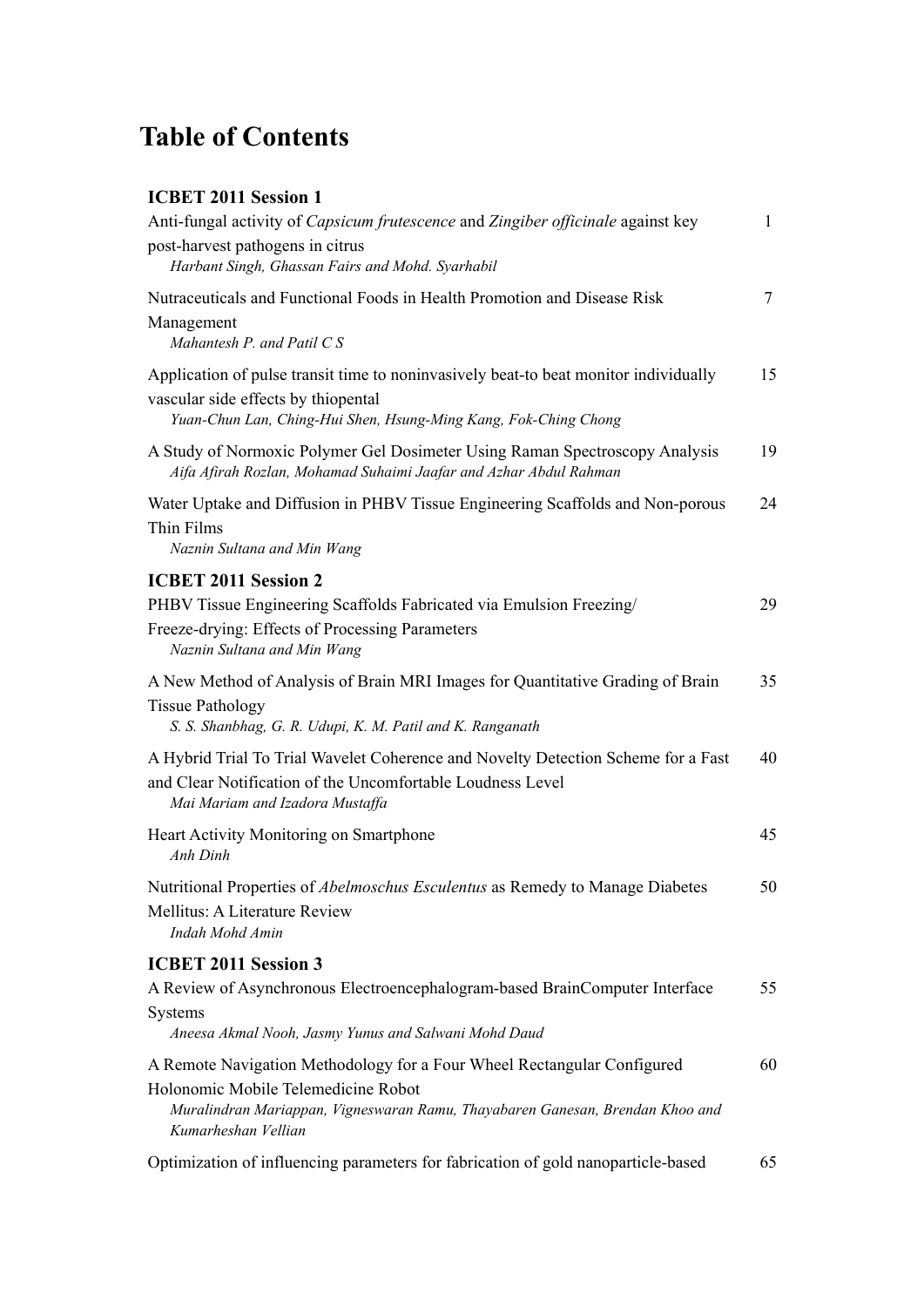| nucleic acid lateral flow strip test<br>Nareethorn Udomthongsuk, Amornpun Sereemaspun , Veerawat Korkiatsakul , Chayanon<br>Ngambenjawong and Pitt Supaphol                                                                                                 |     |
|-------------------------------------------------------------------------------------------------------------------------------------------------------------------------------------------------------------------------------------------------------------|-----|
| Virtual Medical Instrument for OTOROB Based on LabVIEW for Acquiring Multiple<br>Medical Instrument LCD Reading Using Optical Character Recognition<br>Muralindran Mariappan, Vigneswaran Ramu, Thayabaren Ganesan, Brendan Khoo and<br>Kumarheshan Vellian | 70  |
| The Achievement of Various Shapes of Specular Reflections for Cataract Screening<br>System Based on Digital Images<br>Retno Supriyanti and Yogi Ramadhani                                                                                                   | 75  |
| <b>ICBET 2011 Session 4</b>                                                                                                                                                                                                                                 |     |
| Intelligent Computing of Mathematical Properties of a Bio-Nanorobotic Systems<br>Component, $C_{70}$ Nanoparticle<br>H.R. Khataee, M.A. Teh Noranis and M.N. Sulaiman                                                                                       | 80  |
| Accuracy of Enhanced Distance Active Contour (EDAC) for Microcalcifications<br>Segmentation                                                                                                                                                                 | 85  |
| Siti Salmah Yasiran, Wan Eny Zarina Wan Abdul Rahman, Arsmah Ibrahim, Abdul Kadir<br>Jumaat and Rozi Mahmud                                                                                                                                                 |     |
| Development of Doxorubicin - Core Shell Chitosan Nanoparticles to Treat Cancer<br>Parichart Naruphontjirakul and Kwanchanok Viravaidya-Pasuwat                                                                                                              | 90  |
| MACHINE TRANSLATION FROM ENGLISH TO ARABIC<br>Mouiad Alawneh, Nazlia Omar and Tengku Mohd Sembok                                                                                                                                                            | 95  |
| Real-time monitoring Glucose by used Microwave Antenna apply to Biosensor<br>Sujitra Wiwatwithaya, Pattarapong Phasukkit, Supan Tungjitkusolmun, Manas<br>Sangworasilp and Chuchart Pintuviroj                                                              | 100 |
| <b>ICBET 2011 Session 5</b>                                                                                                                                                                                                                                 |     |
| Automatic Atrial Fibrillation Detection Using Autoregressive Modeling<br>Sanaz Parvaresh and Ahmad Ayatollahi                                                                                                                                               | 105 |
| Quantitative Determination of Free Radical Scavenging, Antitumor and Antimicrobial<br>Activities of Some Myanmar Herbal Plants<br>Myat Myat Mon, Saw Sandar Maw and Zaw Khine Oo                                                                            | 109 |
| Integrated Performance Textiles designed for Biomedical Applications<br>Bipin J Agarwal and Sandeep Agarwal                                                                                                                                                 | 114 |
| General morphological characteristics of the Sepia Pharaonis (cephalopoda) from<br>Persian gulf, Bushehr region<br>Akram Tehranifard and Katayoun Dastan                                                                                                    | 120 |
| Classification of Wheeze Sounds Using Wavelets and Neural Networks<br>Amjad Hashemi, Hossein Arabalibiek and Khosrow Agin                                                                                                                                   | 127 |
| <b>ICBET 2011 Session 6</b>                                                                                                                                                                                                                                 |     |
| Conception and Development of a Health Care Risk Management System<br>Nesrine Zoghlami and Slim Hammadi                                                                                                                                                     | 132 |
| Heavy metals dust from electric arc furnace<br>Cristiana- Zizi Rizescu, Elena Valentina Stoian, Constata Ittu, Dan Nicolae Ungureanu                                                                                                                        | 137 |